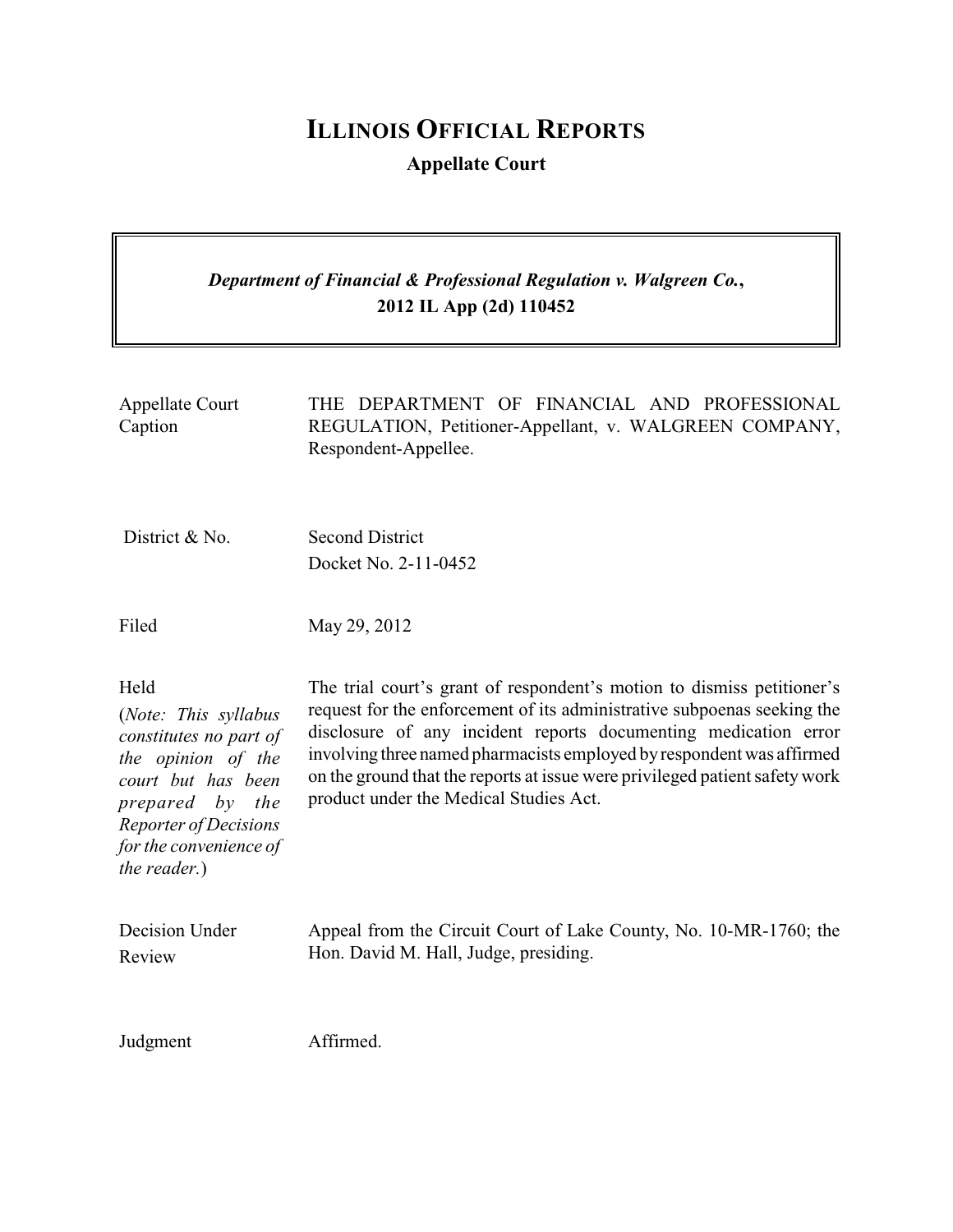| Counsel on<br>Appeal | Lisa Madigan, Attorney General, of Chicago (Michael A. Scodro,<br>Solicitor General, and Clifford W. Berlow, Assistant Attorney General,<br>of counsel), for appellant.                                                                                                                                                                                                                      |
|----------------------|----------------------------------------------------------------------------------------------------------------------------------------------------------------------------------------------------------------------------------------------------------------------------------------------------------------------------------------------------------------------------------------------|
|                      | Edward D. Rickert and Mark W. Bina, both of Krieg DeVault LLP, of<br>Chicago, R. Peter Grometer, of Mahoney, Silverman & Cross, LLC, of<br>Joliet, and Dwayne A. Pinon, of Walgreen Company, of Deerfield, for<br>appellee.                                                                                                                                                                  |
|                      | Lisa S. Simmons, of Wildman, Harrold, Allen & Dixon LLP, and<br>Michael R. Callahan and James W. Hutchison, both of Katten Muchin<br>Rosenman LLP, both of Chicago, Paul E. Dwyer, Jr., and John B.<br>Moretta, both of Edwards Angell Palmer & Dodge LLP, of Providence,<br>Rhode Island, and Peggy Binzer, of Edwards Angell Palmer & Dodge<br>LLP, of Washington, D.C., for amici curiae. |
| Panel                | JUSTICE McLAREN delivered the judgment of the court, with opinion.<br>Justices Hutchinson and Birkett concurred in the judgment and opinion.                                                                                                                                                                                                                                                 |

#### **OPINION**

¶ 1 Petitioner, the Department of Financial and Professional Regulation, appeals the circuit court's order granting the motion of respondent, Walgreen Company, to dismiss its petition to enforce its administrative subpoenas. On appeal, petitioner argues that the circuit court erred by granting respondent's motion to dismiss, because: (1) the Patient Safety and Quality Improvement Act of 2005 (the Patient SafetyAct) (42 U.S.C. §§ 299b-21 to -26 (2006)) does not prohibit a state regulatory agency from seeking disclosure of any incident reports documenting medication error; (2) the record does not establish that every incident report of medication error maintained by respondent is privileged patient safetywork product; and (3) sections 8-2101 to 8-2105 of the Illinois Code of Civil Procedure (Code) pertaining to medical studies (the Medical Studies Act) (735 ILCS 5/8-2101 to 8-2105 (West 2010)) do not apply to pharmacies. Because we determine that the second issue raised by petitioner lacks merit, we affirm.

### ¶ 2 I. BACKGROUND

¶ 3 On July1, 2010, petitioner issued three subpoenas to respondent,requesting"All incident reports of medication error involving" three named pharmacists employed byrespondent. On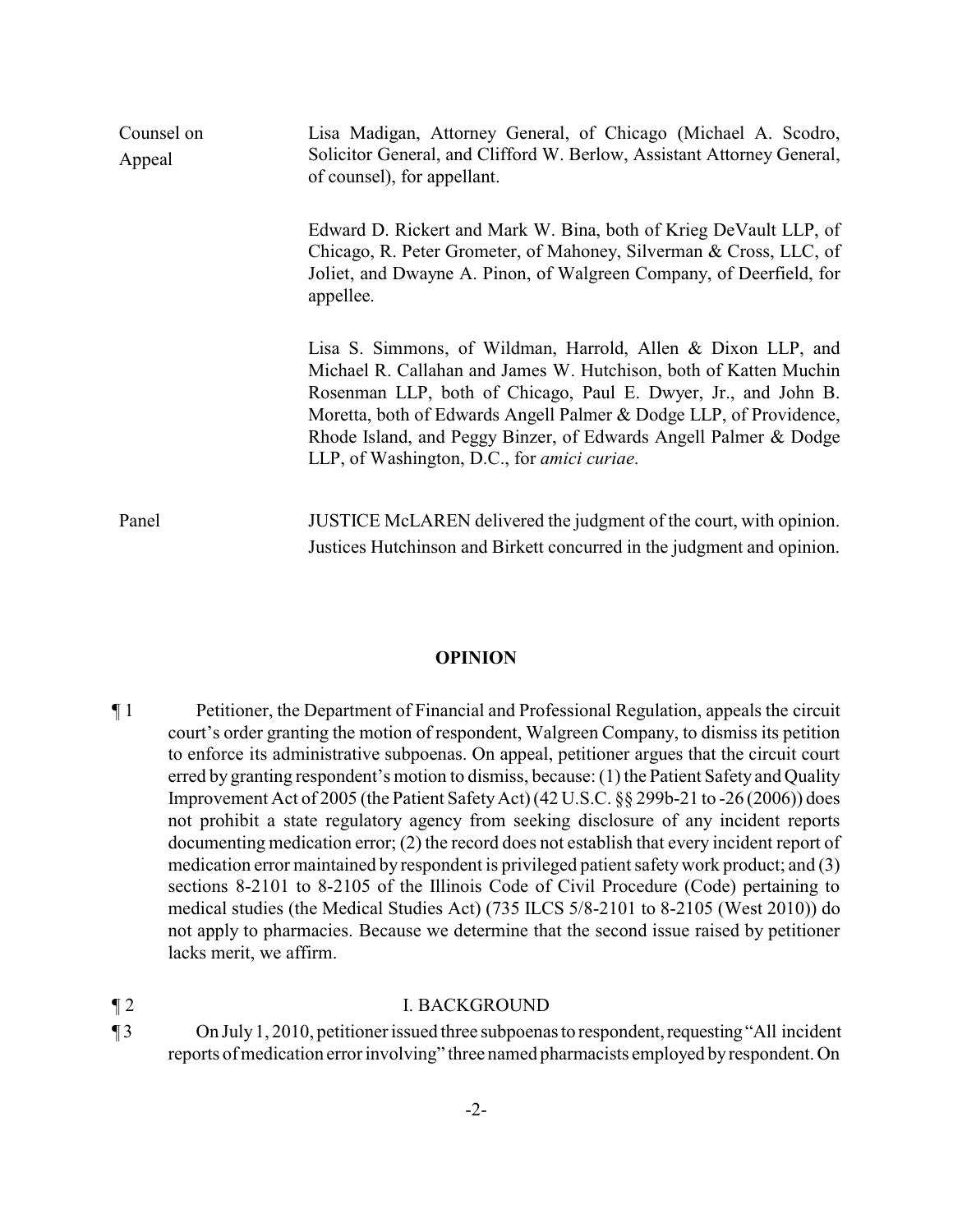October 8, 2010, petitioner filed a petition for enforcement of administrative subpoenas in the circuit court. The petition alleged that respondent filed written objections to the subpoenas with petitioner and failed to comply.

- ¶ 4 Respondent filed a motion to dismiss petitioner's petition pursuant to section 2-619(a) of the Code (735 ILCS 5/2-619(a) (West 2010)). Respondent argued that the requested documents were privileged under the Patient Safety Act and the Medical Studies Act.<sup>1</sup>
- ¶ 5 In its motion to dismiss and attached memorandum, respondent argued that the documents sought by petitioner constituted "patient safety work product" within the meaning of section 299b-21(7)(a) of the Patient Safety Act, which included reports that "[were] assembled or developed by a provider for reporting to a patient safety organization and [were] reported to a patient safety organization." Respondent asserted that, when a medication error occurs, its pharmacists are required to complete a report in respondent's own "STARS" system.<sup>2</sup> STARS is used to generate confidential and privileged quality improvement reports, known as STARS reports. Each STARS report is transmitted to the Patient Safety Research Foundation, Inc. (PSRF), which is a federally certified patient safety organization (PSO).
- ¶ 6 Respondent attached the affidavit of Suzanne Hansen, vice president of pharmacy services for respondent, who stated upon personal knowledge: "[Respondent] does not create, maintain, or otherwise have in its possession documents which are specifically entitled 'incident reports' pertaining to 'medication error.' " Hansen stated that respondent maintains STARS reports that contain information about an "improperly processed or filled prescription that is dispensed to the customer." A STARS report must be created for each such event. The STARS reports are submitted to the PSRF. "The STARS system is maintained electronically and all reporting through the system is considered strictly confidential."
- ¶ 7 Petitioner's response argued that "the language in the subpoenas is sufficiently broad to demand all incident reports whether they are maintained in the STARS system or separate from the STARS system." Petitioner also argued that the privilege recognized by the Patient Safety Act applied only to documents created exclusively for the purpose of being transmitted to a PSO, meaning that any document retained for a separate purpose is not privileged. Thus, Hansen's affidavit did not eliminate the possibility that nonprivileged documents existed. Further, petitioner argued that the Medical Studies Act did not apply to pharmacies.
- ¶ 8 In its reply, respondent attached a second affidavit of Hansen stating the following: "Walgreens does not create, maintain, or otherwise have in its possession incident reports

<sup>&</sup>lt;sup>1</sup>Respondent also argued that petitioner's subpoenas were procedurally defective for failing to include witness fees. However, this issue was not a basis for the circuit court's decision and respondent does not raise this issue in its brief.

<sup>&</sup>lt;sup>2</sup>Respondent explained in its memorandum that "STARS" is an acronym for "strategic tracking and analytical reporting system."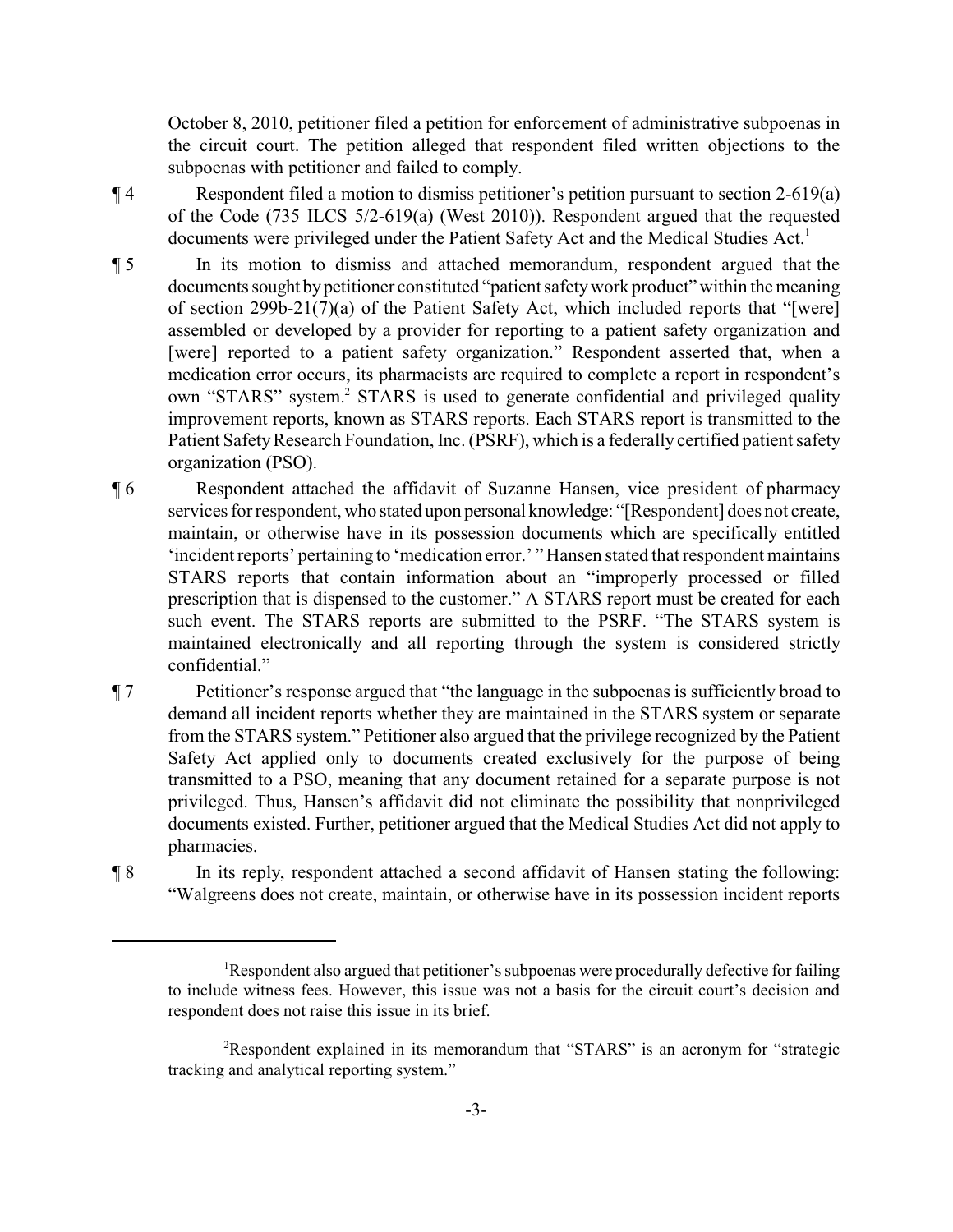pertaining to medication error other than the STARS reports referenced in my original affidavit. There are no other incident reports pertaining to medication error that are collected or maintained separately from the STARS reporting system."

¶ 9 In petitioner's supplemental response, it disputed Hansen's statements contained in her affidavits. Petitioner attached a counteraffidavit of Scott Golden, a prosecutor for petitioner. Golden stated that he reviewed documents filed by respondent in *Lindsey v. Walgreen Co.*, No. 08 C 3547, 2009 WL 4730953 (N.D. Ill. Dec. 8, 2009), *aff'd*, 615 F.3d 873 (7th Cir. 2010) (*per curiam*). Golden stated that, "as of August 18, 2009, the date on which the documents were filed in the *Lindsey* case, [respondent] maintained and/or collected documents which reference incidents of medication error separate from [respondent's] electronic STARS reporting system." Golden specifically referred to documents that were filed by respondent in *Lindsey* titled "Pharmacy Manager Performance Review," "Case Inquiry Report[s]," and "Loss Prevention Statements." These documents were attached to petitioner's supplemental response. Golden's affidavit concluded:

> "Based on my review of the Documents, I dispute the averment of Suzanne Hansen that '[t]here are no other incident reports pertaining to medication error that are collected or maintained separately from the STARS reporting system.' "

¶ 10 After hearing argument of the parties, the circuit court granted respondent's motion to dismiss. The circuit court stated:

> "[T]he, quote, incident reports of medication error, end quote, are quote, patient safety work product, end quote under 42 USC, Section 299 B-22. They're privileged, they're protected. Everything requested in the subpoena as a result is privileged and protected."

¶ 11 The circuit court's written order provides:

"[Respondent's] STARS reports are incident reports of medication errors sought by [petitioner] in its subpoenas, and are patient safety work product and are confidential, privileged and protected from discovery under the federal [Patient Safety Act]."

The circuit court's order also states that the Medical Studies Act "applies to pharmacists and pharmacies." Petitioner timely filed this appeal.

### ¶ 12 II. ANALYSIS

¶ 13 Petitioner challenges the circuit court's order granting respondent's section 2-619(a) motion to dismiss. A motion to dismiss under section 2-619(a) admits the legal sufficiency of the plaintiff's complaint but asserts certain defects or defenses outside the pleadings that defeat the plaintiff's claim. *Wallace v. Smyth*, 203 Ill. 2d 441, 447 (2002). When ruling on a section 2-619(a) motion, the circuit court must construe the pleadings and supporting documents in a light most favorable to the plaintiff. *Czarobski v. Lata*, 227 Ill. 2d 364, 369 (2008). In addition, the circuit court must accept as true all well-pleaded facts in the plaintiff's complaint and all inferences that may reasonably be drawn in the plaintiff's favor. *Morr-Fitz, Inc. v. Blagojevich*, 231 Ill. 2d 474, 488 (2008). On appeal, the issue is "whether the existence of a genuine issue of material fact should have precluded the dismissal or, absent such an issue of fact, whether dismissal [was] proper as a matter of law." *Kedzie &*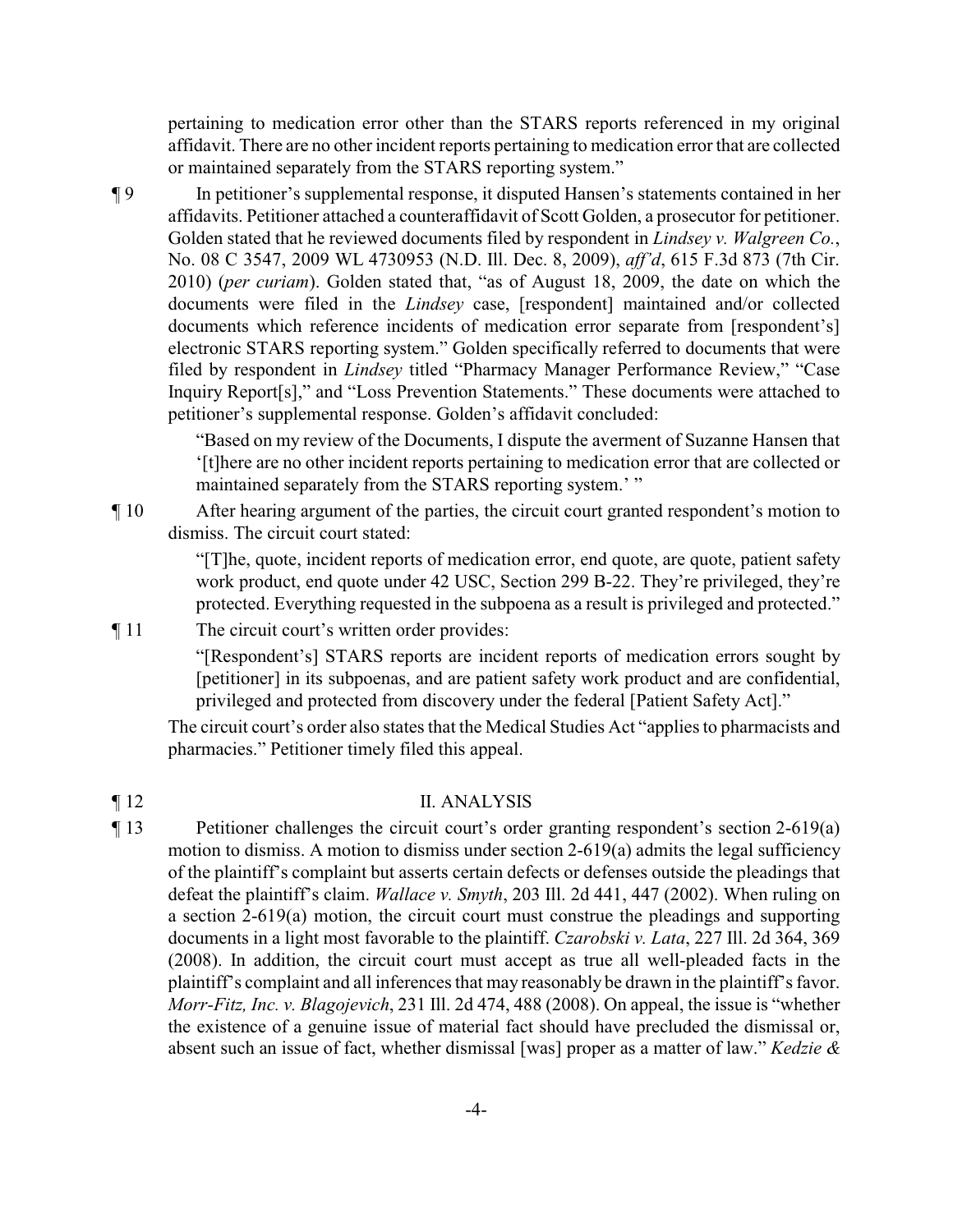*103rd Currency Exchange, Inc. v. Hodge*, 156 Ill. 2d 112, 116-17 (1993). We review *de novo* a circuit court's decision to grant a section 2-619(a) motion to dismiss. *Id.* at 116.

- ¶ 14 Petitioner argues that the circuit court erred by granting respondent's motion to dismiss, because the Patient Safety Act does not prohibit it from seeking disclosure of "any incident report documenting a medication error." Petitioner asserts that the record does not establish that every incident report of medication error maintained by respondent is privileged patient safety work product under the Patient Safety Act.
- ¶ 15 The fundamental rule of statutory interpretation is to ascertain and give effect to the legislature's intent. *Krautsack v. Anderson*, 223 Ill. 2d 541, 552 (2006). The best indication of the legislature's intent is the statutory language, given its plain and ordinary meaning. *People v. Jamison*, 229 Ill. 2d 184, 188 (2008). Where statutory provisions are clear and unambiguous, the plain language as written must be given effect, without reading into it exceptions, limitations, or conditions that the legislature did not express. *Taylor v. Pekin Insurance Co.*, 231 Ill. 2d 390, 395 (2008).
- ¶ 16 The Patient Safety Act "announces a more general approval of the medical peer review process and more sweeping evidentiary protections for materials used therein." *KD ex rel. Dieffenbach v. United States*, 715 F. Supp. 2d 587, 595 (D. Del. 2010). According to Senate Report No. 108-196 (2003), the purpose of the Patient Safety Act is to encourage a "culture of safety" and quality in the United States health care system by "providing for broad confidentiality and legal protections of information collected and reported voluntarily for the purposes of improving the quality of medical care and patient safety." S. Rep. No. 108-196, at 3 (2003). The Patient Safety Act provides that "patient safety work product shall be privileged and shall not be \*\*\* subject to discovery in connection with a Federal, State, or local civil, criminal, or administrative proceeding." 42 U.S.C. § 299b-22(a) (2006). Patient safety work product includes any data, reports, records, memoranda, analyses, or written or oral statements that are assembled or developed by a provider for reporting to a patient safety organization and are reported to a patient safetyorganization. 42 U.S.C. § 299b-21(7)(2006). Excluded as patient safety work product is "information that is collected, maintained, or developed separately, or exists separately, from a patient safety evaluation system [PSO]." 42 U.S.C. § 299b-21(7)(B)(ii) (2006).
- ¶ 17 Petitioner contendsthat Hansen's affidavits attached to respondent'smotion and response did not establish that respondent's STARS reports were privileged, because the STARS reports could have been created, maintained, or used for a purpose other than reporting to a PSO. Any such STARS reports would not be privileged pursuant to section 299b- $21(7)(B)(ii)$ .

¶ 18 Petitioner ignores Hansen's second affidavit, which provided the following:

"Walgreens does not create, maintain, or otherwise have in its possession incident reports pertaining to medication error other than the STARS reports referenced in my original affidavit. There are no other incident reports pertaining to medication error that are collected or maintained separately from the STARS reporting system."

Thus, respondent established that the only documents responsive to petitioner's subpoenas' narrow scope of "incident reports" were STARS reports. Further, Hansen stated in her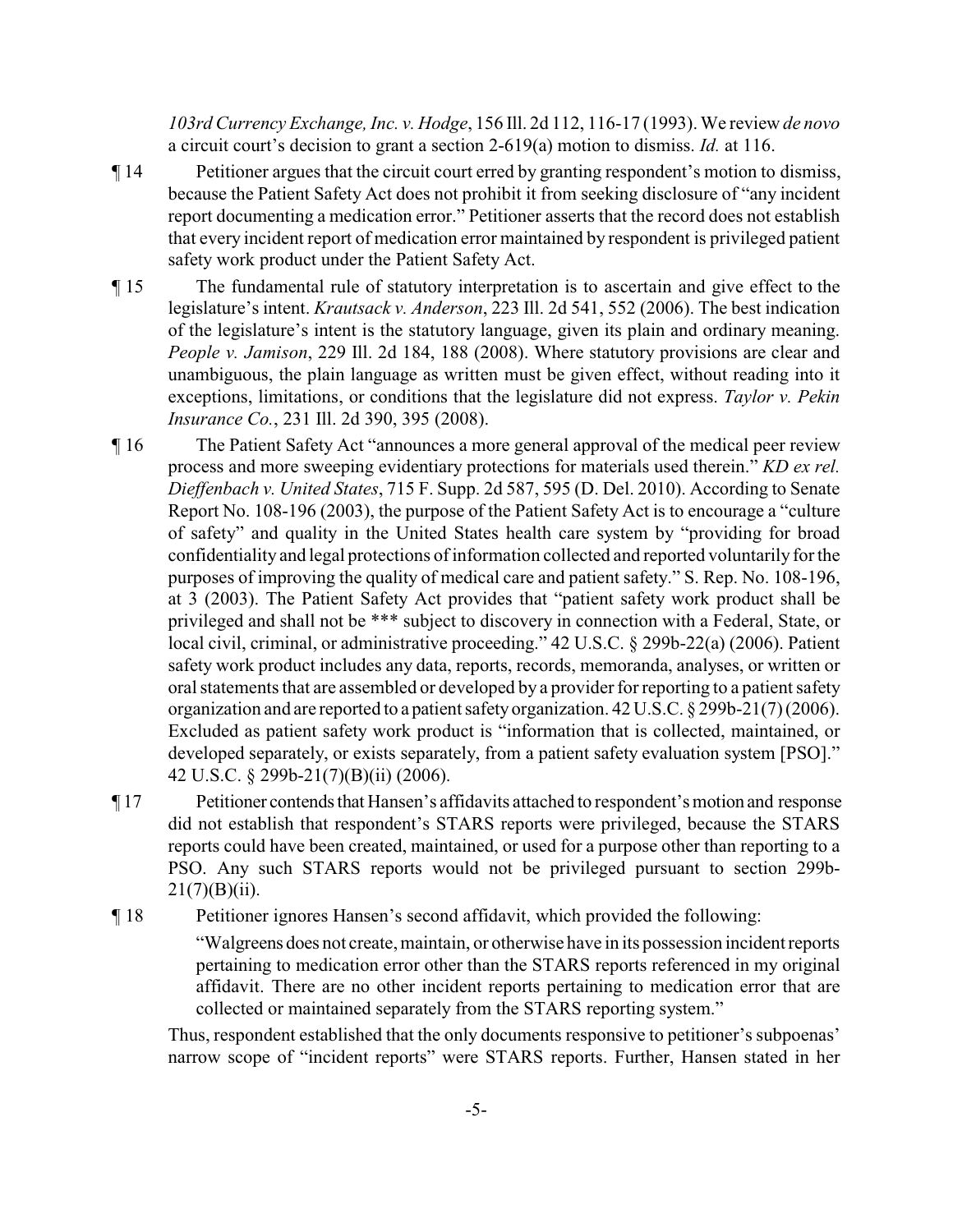affidavit that the STARS reports were transmitted to a PSO. Accordingly, respondent established that its STARS reports were privileged pursuant to section 299b-21(7) of the Patient Safety Act.

- ¶ 19 Petitioner also argues that it established in its supplemental response that respondent maintained documents that noted instances of medication error other than STARS reports. Petitioner cites to Golden's affidavit, which stated that "[respondent] maintained and/or collected documents which reference incidents of medication error separate from [respondent's] electronic STARS reporting system." In support of Golden's affidavit, petitioner attached documents filed in *Lindsey*. Petitioner contends that the documents included a "Pharmacy Manager Performance Review" with a category for comments regarding "Quality Assurance" that noted "a high number of incidents"; a "Case Inquiry Report" that detailed an employee's errors in both a "Case Description" and a "Facts" section; and several "Loss Prevention Statements" that noted instances of errors in dispensing medications by a particular employee. The record reveals that these documents were about policy violations, *i.e.*, giving out medications for free and failing to follow directions from supervisors. Nothing in these documents constitutes "incident reports of medication error" asrequested in petitioner's subpoenas. Thus, the documents are immaterial and do not create a genuine issue of material fact. Accordingly, the circuit court properly granted respondent's motion to dismiss.
- ¶ 20 Petitioner also argues that the circuit court's finding that STARS reports were privileged was premature, because it should have allowed petitioner to conduct additional discovery. Respondent argues that this argument is forfeited because respondent failed to move for a continuance in the circuit court and file an affidavit stating that it needed additional discovery pursuant to Illinois Supreme Court Rule 191(b) (eff. July 1, 2002).
- ¶ 21 When a party cannot sufficiently respond to a motion to dismiss because it believes that additional discovery is necessary, it may seek a continuance and obtain additional discovery by filing a Rule 191(b) affidavit. See Ill. S. Ct. R. 191(b) (eff. July 1, 2002); see also *Kane v. Motorola, Inc*., 335 Ill. App. 3d 214, 224 (2002). If a party fails to file a Rule 191(b) affidavit in the circuit court, it forfeits any argument on appeal that additional discovery was needed and, therefore, the dismissal of its complaint was premature. See *Kleiber v. Freeport Farm & Fleet, Inc.*, 406 Ill. App. 3d 249, 261 (2010) (the court held that the plaintiff forfeited the argument that the granting of summary judgment was premature, because she failed to file a Rule 191(b) affidavit). In this case, petitioner did not request a continuance in the circuit court at the hearing on the motion to dismiss and did not file a Rule 191(b) affidavit stating that it needed to conduct additional discovery to respond to the motion to dismiss. Accordingly, petitioner has forfeited any argument that the granting of the motion to dismiss was premature. See *id.*
- ¶ 22 Petitioner argues that it was not required to file a Rule 191(b) affidavit, because respondent filed a *Celotex*-type motion (see *Celotex Corp. v. Catrett*, 477 U.S. 317, 319 (1986)); a motion that argued that petitioner was unable to prove its case. Petitioner states that, when a defendant files such a motion, a plaintiff might not be able to comply with Rule 191(b), because it might not know what the witnesses will testify to before discovery has occurred. Petitioner mischaracterizes respondent's motion. It was not a *Celotex*-type motion.